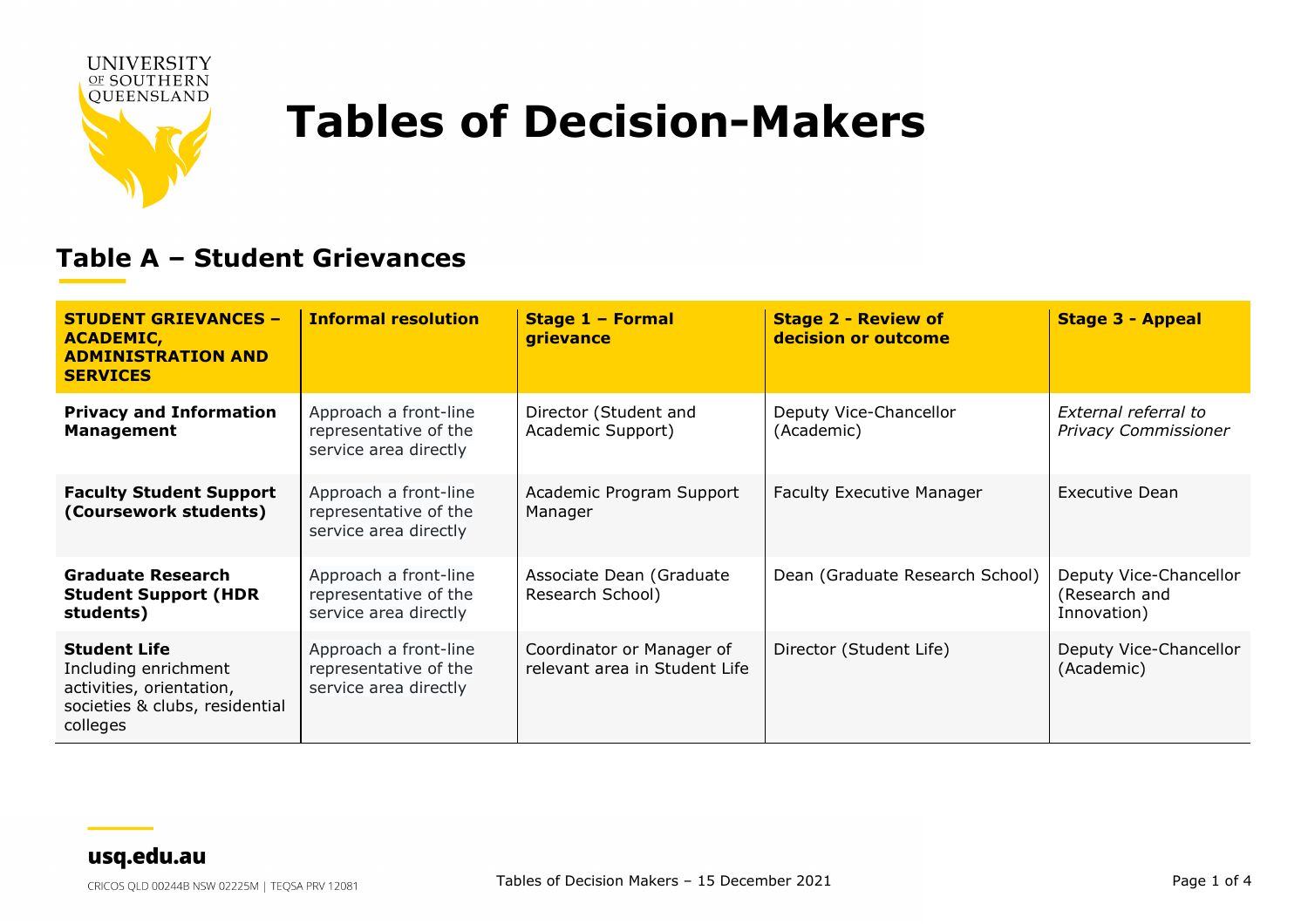| Program, Course and<br><b>Teaching Quality</b>                                                                                                                                                                                                                         | Approach the person<br>concerned directly, e.g.<br>Course Examiner                                                          | • Head of School, or<br>delegate<br>• Associate Dean (Graduate<br>Research School)   | • Associate Dean (Learning,<br>Teaching and Student Success)<br>• Dean (Graduate Research<br>School)                                                                                                                                       | • Executive Dean<br>• Deputy Vice-<br>Chancellor (Research<br>and Innovation) |
|------------------------------------------------------------------------------------------------------------------------------------------------------------------------------------------------------------------------------------------------------------------------|-----------------------------------------------------------------------------------------------------------------------------|--------------------------------------------------------------------------------------|--------------------------------------------------------------------------------------------------------------------------------------------------------------------------------------------------------------------------------------------|-------------------------------------------------------------------------------|
| <b>Honours Program</b>                                                                                                                                                                                                                                                 | Supervisory team                                                                                                            | Honours Program<br>Coordinator                                                       | Associate Dean (Learning,<br>Teaching and Student Success)                                                                                                                                                                                 | <b>Executive Dean</b>                                                         |
| <b>HDR Student Supervision</b>                                                                                                                                                                                                                                         | Supervisory team                                                                                                            | Associate Dean (Graduate<br>Research School)                                         | Dean (Graduate Research School)                                                                                                                                                                                                            | Deputy Vice-Chancellor<br>(Research and<br>Innovation)                        |
| <b>Assessment</b>                                                                                                                                                                                                                                                      | Course Examiner                                                                                                             | Associate Head (Learning,<br>Teaching and Student<br>Success)                        | <b>Head of School</b>                                                                                                                                                                                                                      | <b>Student Academic</b><br><b>Appeals Committee</b>                           |
| <b>Campus Services</b><br>Including parking, security,<br>inter-campus shuttle bus,<br>food and retail facilities                                                                                                                                                      | Approach a front-line<br>representative of the<br>service area directly                                                     | Manager or Associate<br>Director of relevant area in<br><b>Facilities Management</b> | Director, Facilities Management<br>and Operations                                                                                                                                                                                          | Deputy Vice-Chancellor<br>(Enterprise Services)                               |
| <b>Information Services</b><br>Including library and ICT<br>services                                                                                                                                                                                                   | Approach a front-line<br>representative of the<br>service area directly                                                     | Manager of relevant area in<br>Library or ICT Services                               | Director, Library Services<br>Director, Client Services                                                                                                                                                                                    | Deputy Vice-Chancellor<br>(Enterprise Services)                               |
| <b>Student Services</b><br>• Enrolments, admissions,<br>timetabling, graduations<br>and iConnect<br>• Counselling, student<br>equity, student disability<br>and welfare<br>• Careers and<br>employment<br>• Scholarships<br>Fee waivers and<br>$\bullet$<br>extensions | • iConnect<br>• Student Support<br>services<br>• Student Support<br>services<br>• Student Support<br>services<br>• iConnect | Manager or Associate<br>Director of relevant area in<br>the Students portfolio       | • Director, Student and Academic<br>Support<br>• Director, Student Success and<br>Wellbeing<br>• Director, Student Success and<br>Wellbeing<br>• Director, Student Success and<br>Wellbeing<br>• Director, Student and Academic<br>Support | Deputy Vice-Chancellor<br>(Academic)                                          |

### usq.edu.au

 $\mathcal{L}_{\text{max}}$  and  $\mathcal{L}_{\text{max}}$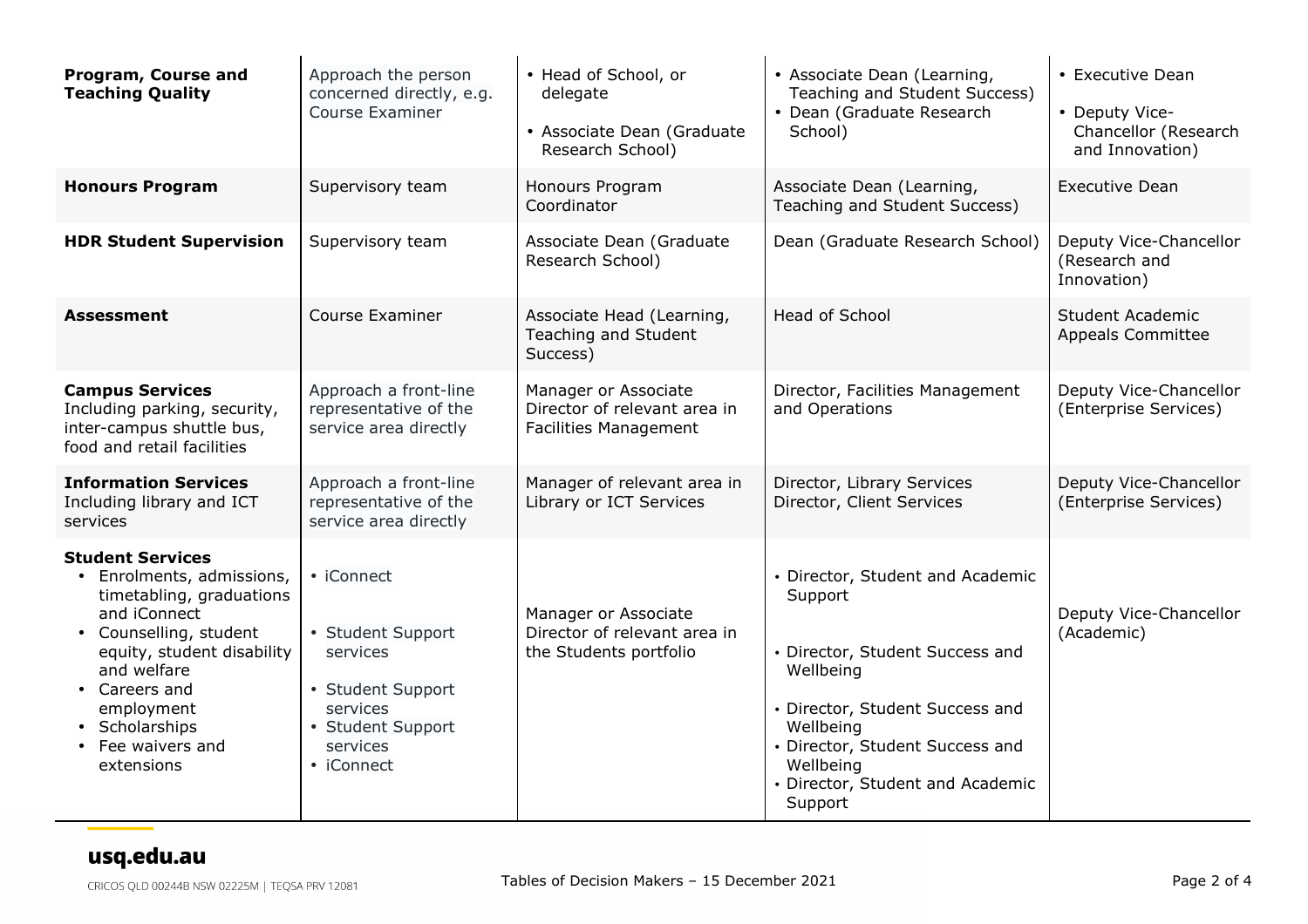## **Table B – Decisions made by the University**

| <b>DECISIONS - ACADEMIC</b>                                                                                                                 | <b>Stage 2 - Review of decision</b>                                               | <b>Stage 3 - Appeal</b>            |
|---------------------------------------------------------------------------------------------------------------------------------------------|-----------------------------------------------------------------------------------|------------------------------------|
| Unsuccessful in gaining admission<br>• Coursework students<br>• HDR students<br>• Honours                                                   | <b>Executive Dean</b><br>Dean (Graduate Research School)<br><b>Executive Dean</b> | Student Academic Appeals Committee |
| Unsuccessful in gaining re-admission following<br>exclusion for unsatisfactory academic progress<br>• Coursework students<br>• HDR students | <b>Executive Dean</b><br>Dean (Graduate Research School)                          | Student Academic Appeals Committee |
| Decisions not to grant Credit for previous formal,<br>informal or non-formal study                                                          | • Associate Dean (Academic)<br>Dean (Graduate Research School)                    | Student Academic Appeals Committee |
| <b>Exclusion for unsatisfactory academic progress</b><br>• Coursework students<br>• HDR students                                            | <b>Executive Dean</b><br>Deputy Vice-Chancellor (Research and<br>Innovation)      | Student Academic Appeals Committee |
| Placement on conditional academic standing (HDR<br>students)                                                                                | Dean (Graduate Research School)                                                   | Student Academic Appeals Committee |
| Decision not to grant a candidature extension<br>request (HDR students)                                                                     | Deputy Vice-Chancellor (Research and<br>Innovation)                               | Student Academic Appeals Committee |
| <b>Termination of candidature for unsatisfactory</b><br>progress (HDR students)                                                             | Proceed directly to Stage 3 - Appeal                                              | Student Academic Appeals Committee |
| <b>Discontinuation of candidature (HDR students)</b>                                                                                        | Deputy Vice-Chancellor (Research and<br>Innovation)                               | Student Academic Appeals Committee |
| Decision not to approve a Thesis for examination                                                                                            | Dean (Graduate Research School)                                                   | Student Academic Appeals Committee |
| <b>Review of Final Grade</b>                                                                                                                | Course Examiner                                                                   | Student Academic Appeals Committee |

#### usq.edu.au

**---**